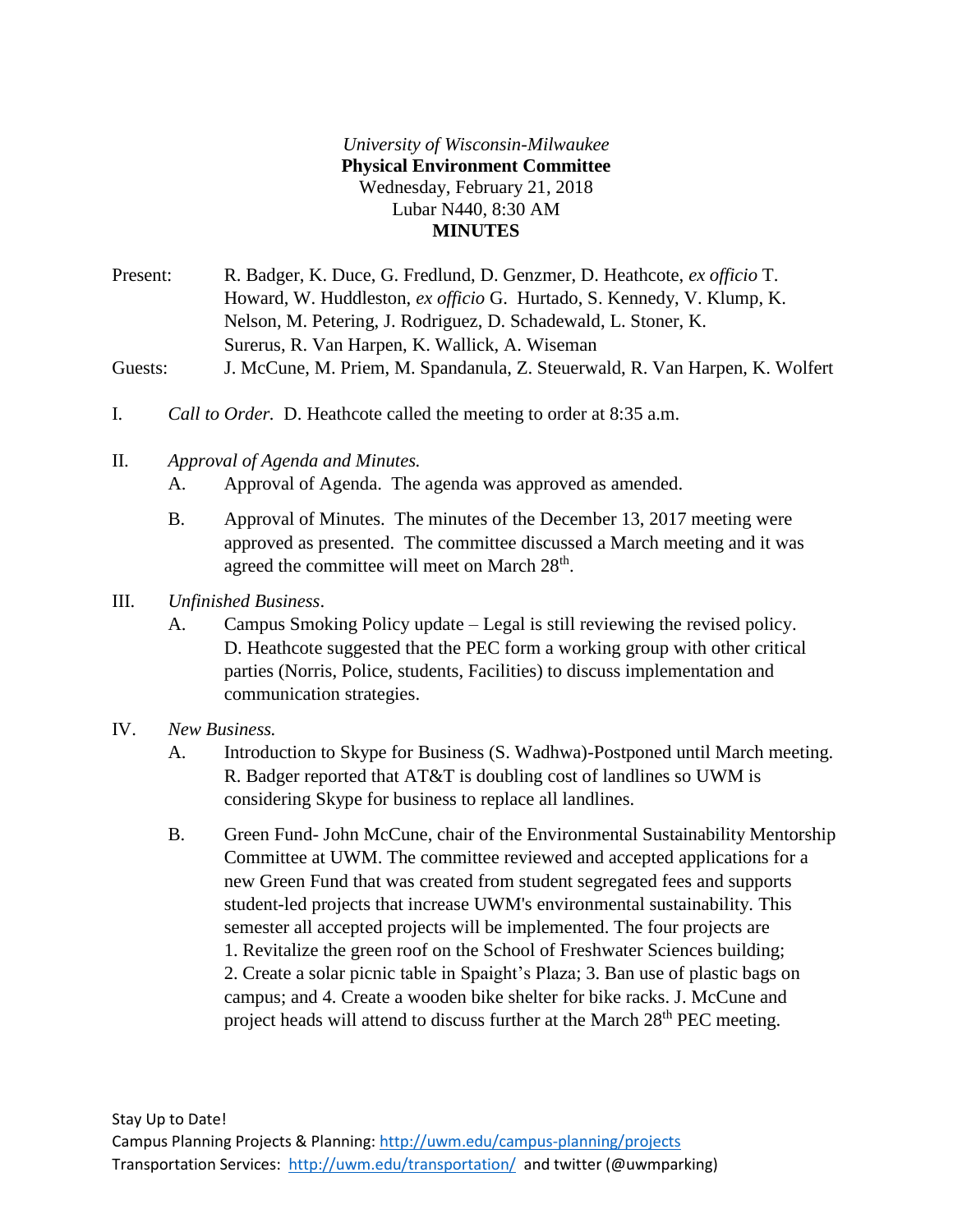- C. S-76 Chalking Policy Important to communicate to Student Involvement and student organizations. K. Wallick moved and L. Stoner seconded approving the policy as revised. Motion passed with unanimous vote.
- V. *Reports.*
	- A. Transportation Subcommittee- G. Fredlund reported on summer bids and financial report. The Subcommittee reviewed budgets to date and endorsed a proposal to accommodate parking for prospective students and guests of the Welcome Center. Visitor parking will remain at the Pavilion and guests will take a shuttle to the Welcome Center (approximate cost of shuttle \$80K). Subcommittee felt this is the best and least disruptive option. Summer bids for repair of all except the Union parking structures came back much lower than expected. Original estimate was for \$2.5 M, but bids came in at \$1.1M. G. Fredlund moved and W. Huddleston seconded that parking for prospective students and visitors remain at the Pavilion pending the approval of funding for a dedicated shuttle service to the UWM Welcome Center. Motion passed with unanimous vote.

R. Van Harpen explained tax changes and how they will impact parking costs. She reported that discussions are underway at the state level on implementing the federal tax law passed in December 2017. The law no longer allows paying for parking on a pre-tax basis. This will affect approximately 1700 faculty and staff at UWM and result in an average 20% increase in costs to employees since they must now pay taxes on their parking dollars. The plans are to not retroactively charge money already taken out pre-tax and convert it to after-tax dollars. R. Van Harpen anticipates this will be put into effect within the next month. The PEC urged her to devise the best way to communicate the change to campus as soon as possible. In addition to the effects on employees who pay for parking, this could also affect the parking program on campus if revenues decrease.

- B. Campus Space Committee G. Hurtado and K. Surerus reported NWQ hired Kahler Slater Architects who are currently meeting with users and looking at building conditions and codes. K. Surerus noted that final decisions won't be made until late summer and that the project will take up to five years to complete (in stages).
- C. [Classroom Report-](file:///C:/Users/tammyh/AppData/Local/Microsoft/Windows/INetCache/Content.Outlook/A01KXG89/Classroom%20Report.pdf) M. Priem reported on the 2017 classroom use and funding. EMS renovations will occur in summer 2018. L Stoner asked how decisions are made to convert rooms to active classrooms. M. Priem explained that CETL and f faculty are consulted and that faculty are able to request specific classrooms.

Discussion about revaluating building codes based on active shooter concerns including the option to make lock crash bar keys available to instructors for use in emergencies. R. Van Harpen noted that an active shooter preparation working group reviewed these issues previously. PEC suggested that a group be established to continue reviewing potential issues and solutions.